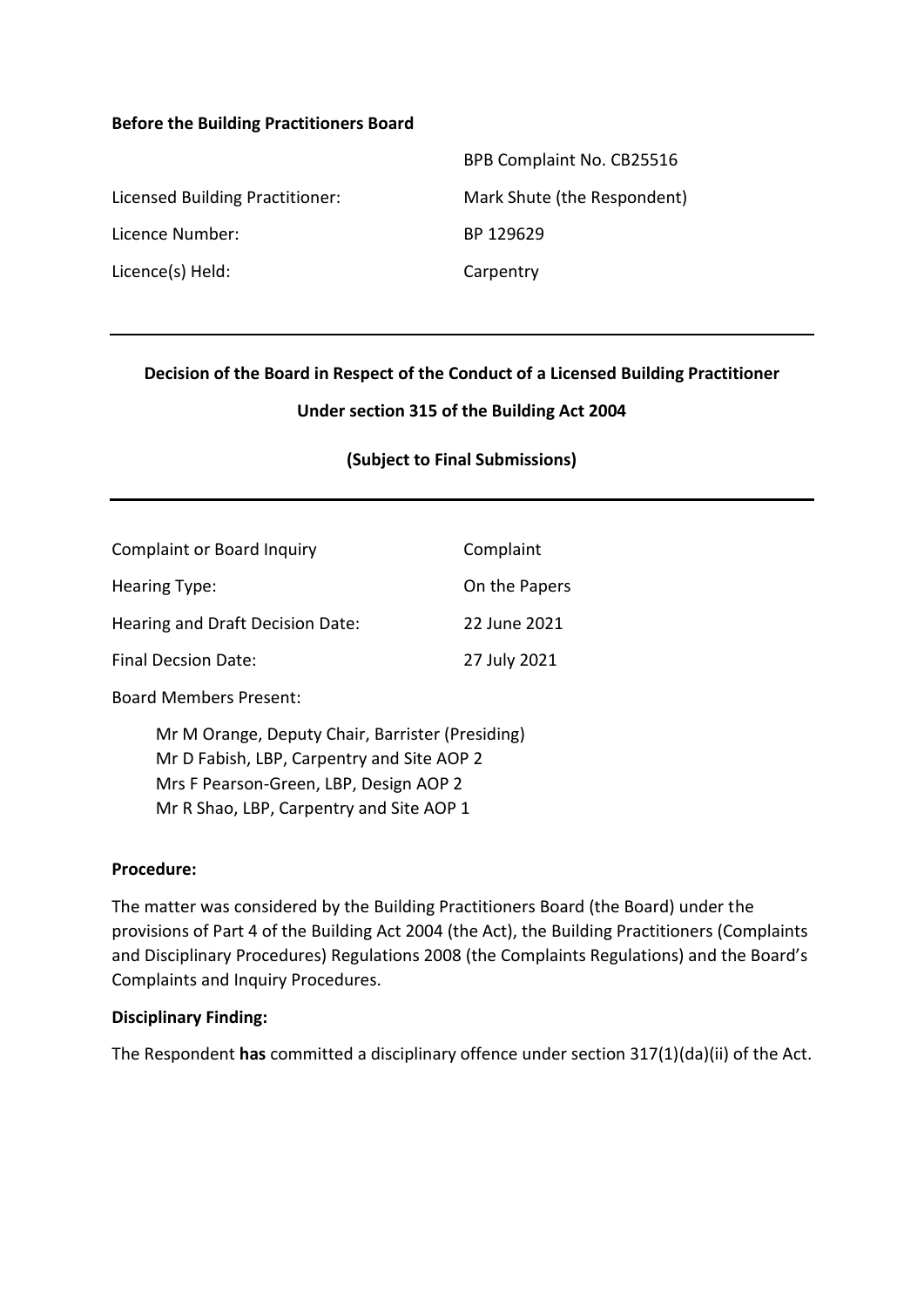### **Contents**

| This decision and the order herein were made final on 27 July 2021 on the basis that no further |
|-------------------------------------------------------------------------------------------------|

### <span id="page-1-0"></span>**Summary of the Board's Draft Decision**

[1] The Respondent failed to provide a record of work on completion of restricted building work. He is fined \$1,500 and ordered to pay costs of \$500.

### <span id="page-1-1"></span>**The Charges**

- [2] On 22 June 2021, the Board received a Registrar's Report in respect of a complaint about the conduct of the Respondent.
- [3] Under regulation 10 of the Complaints Regulations, the Board must, on receipt of the Registrar's Report, decide whether to proceed no further with the complaint because regulation 9 of the Complaints Regulations applies.
- [4] Having received the report, the Board decided that regulation 9 applied to aspects of the complaint but not to all of the allegations.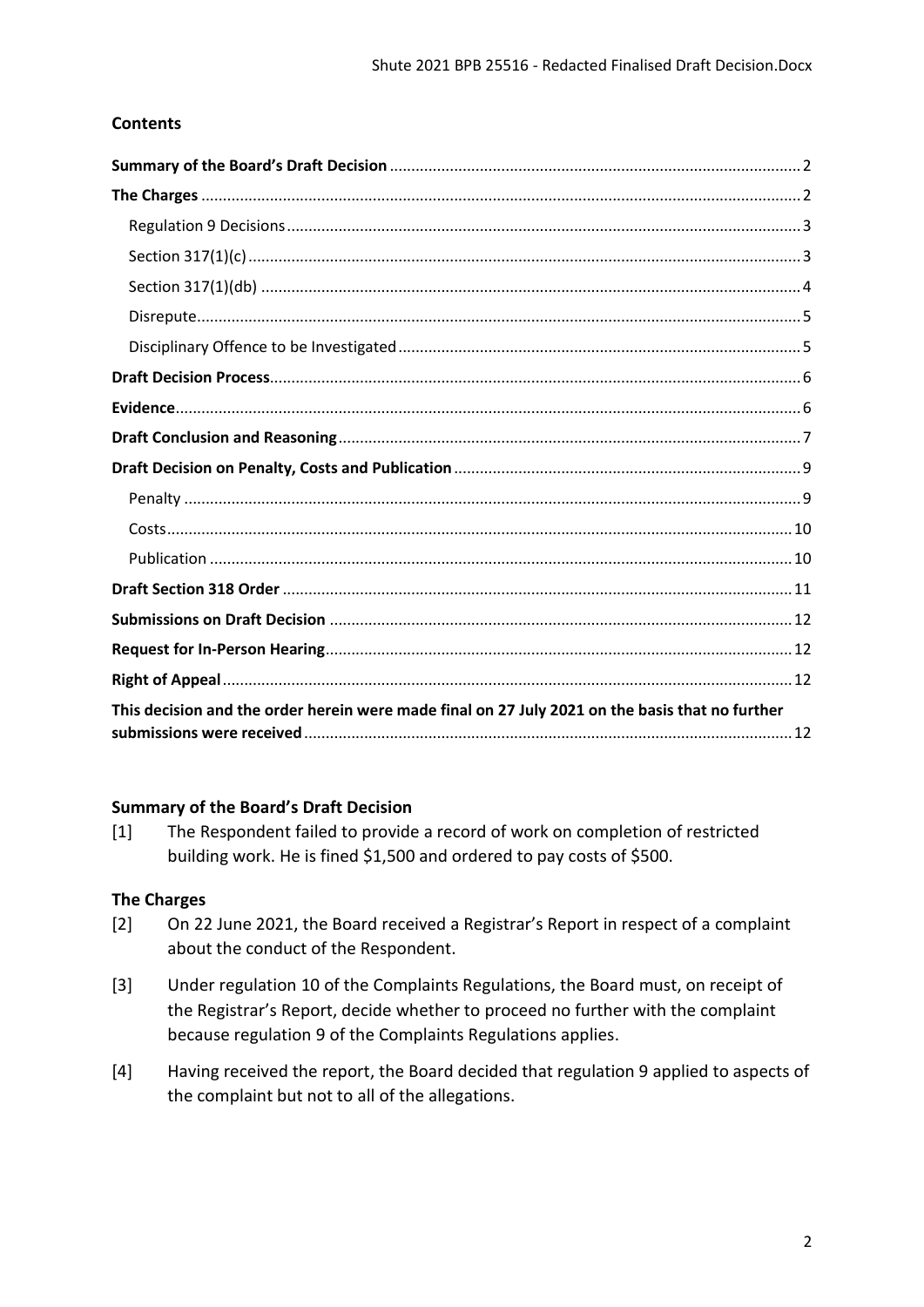### <span id="page-2-0"></span>Regulation 9 Decisions

- [5] The complaint to the Board also contained allegations that the Respondent had:
	- (a) carried out or supervised building work or building inspection work in a negligent or incompetent manner (s 317(1)(b) of the Act);
	- (b) held himself or herself out as being licensed to carry out or supervise building work or building inspection work of a type that, at that time, he or she was not licensed to carry out or supervise (s 317(1)(db) of the Act); or
	- (c) conducted himself or herself in a manner that brings, or is likely to bring, the regime under this Act for licensed building practitioners into disrepute (s 317(1)(i) of the Act).

### <span id="page-2-1"></span>Section 317(1)(c)

[6] With regard to the allegation under section 317(1)(c), which related to the Respondent's licence having been suspended at various times during the build, the Board decided that regulation 9(a) of the Complaints Regulations applied. It provides:

### *Complaint not warranting further investigation*

*A complaint does not warrant further investigation if— (a) it does not come within the grounds for discipline;* 

- [7] The Board noted that the Respondent was licensed between when the building work started and when the various council inspections were carried out. There was no evidence of when the actual work was carried out.
- [8] The Respondent's licence has been suspended at various points in time. His licence was suspended as follows:

13 November 2017 to 14 August 2018

20 November 2018 to 16 October 2019

21 November 2019 to 19 February 2020

20 November 2020 to 20 November 2021

- [9] The suspensions were for non-payment of licensing fees.
- [10] Under section 297 of the Act, a person ceases to be a Licensed Building Practitioner when their license is suspended:

### *297 Effect of licensing suspension*

*(1) A person is not a licensed building practitioner, for the purposes of this Act, for the period for which his or her licensing is suspended.*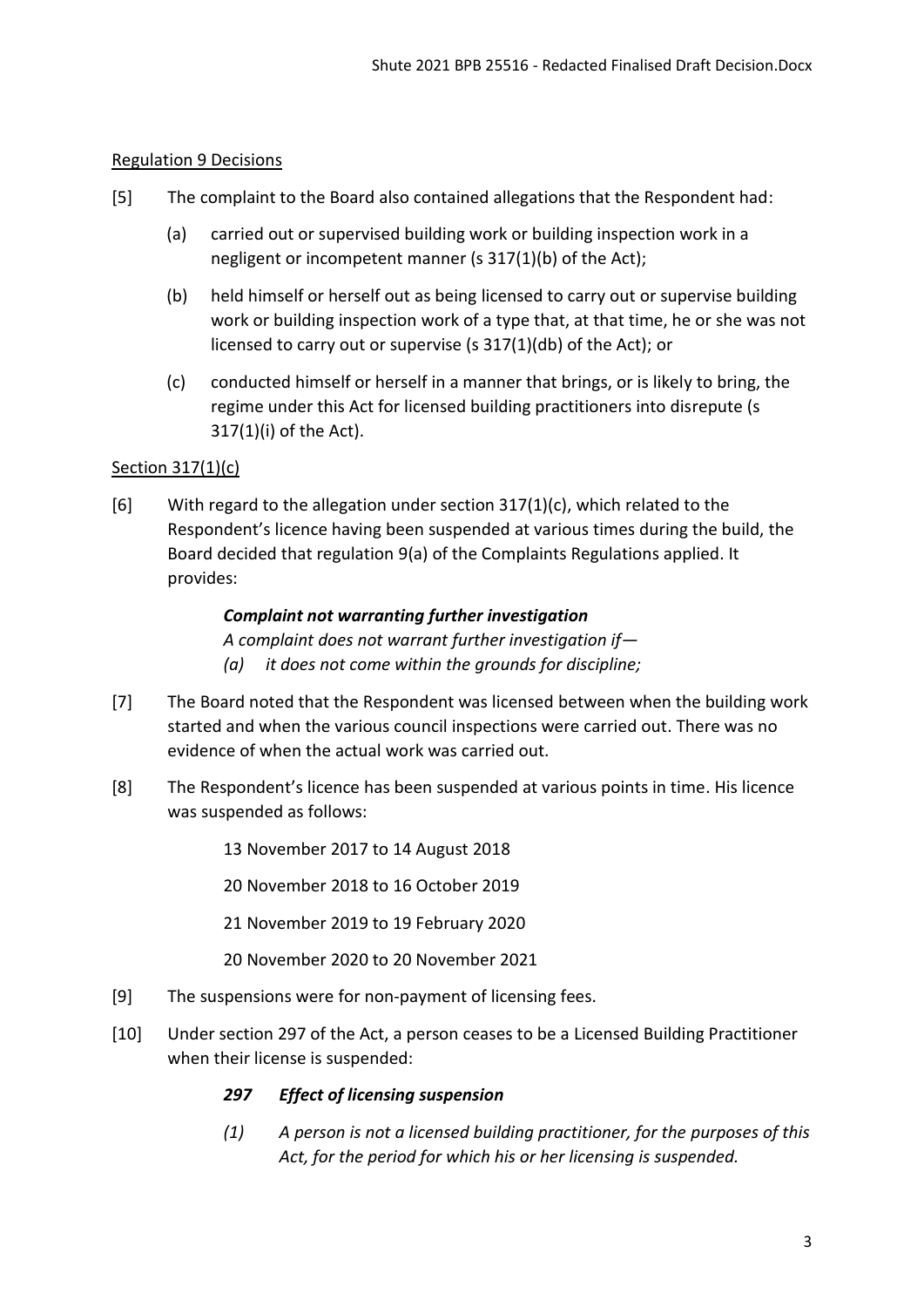- *(2) At the end of the period of suspension, the person's licensing is immediately revived (unless there is some other ground to suspend or cancel that person's licensing under this subpart).*
- [11] In effect, the Respondent was not a Licensed Building Practitioner when his licence was suspended. He was not authorised, during those periods, to carry out or supervise restricted building work.
- [12] The Board only has jurisdiction over Licensed Building Practitioners. Given the wording of section 297, the Board does not have any jurisdiction over a person when their licence is suspended.
- [13] It is an offence under section 85 of the Act for an unlicensed person to carry out restricted building work, with the penalty being a fine not exceeding \$50,000. The prosecuting authority for offences under section 85 is the Ministry of Business Innovation and Employment. The Board cannot deal with such matters. The Respondent, if he carried out or supervised restricted building work when his licence was suspended, may have committed an offence under section 85 of the Act. Notwithstanding, as noted above, that is not a matter that the Board can proceed with.
- [14] The Respondent is cautioned about licensing. He must not carry out or supervise any restricted building work if his licence has been suspended. He should also note that it is not enough to say that he regained his licence when the inspections were carried out or when documentation is required. His licence is required when the work is carried out.

### <span id="page-3-0"></span>Section 317(1)(db)

- [15] Regulation 9(a) also applies to the allegation under section 317(1)(db). The offence under the section applies to situations where a person is licensed in one class but represents that they can carry out or supervise restricted building work that requires a different class of licence. There was no evidence that the Respondent had represented that he could undertake any restricted building work outside of carpentry.
- [16] The same considerations as those under section  $317(1)(c)$  above apply as regards the allegation that he represented that he could carry out restricted building work when he was not licensed. The Board has no jurisdiction.
- [17] The Respondent should note that it is an offence under section 314 of the Act to hold out as being licensed while not being licensed. Again the maximum fine is \$50,000, but the Board is not the prosecuting authority.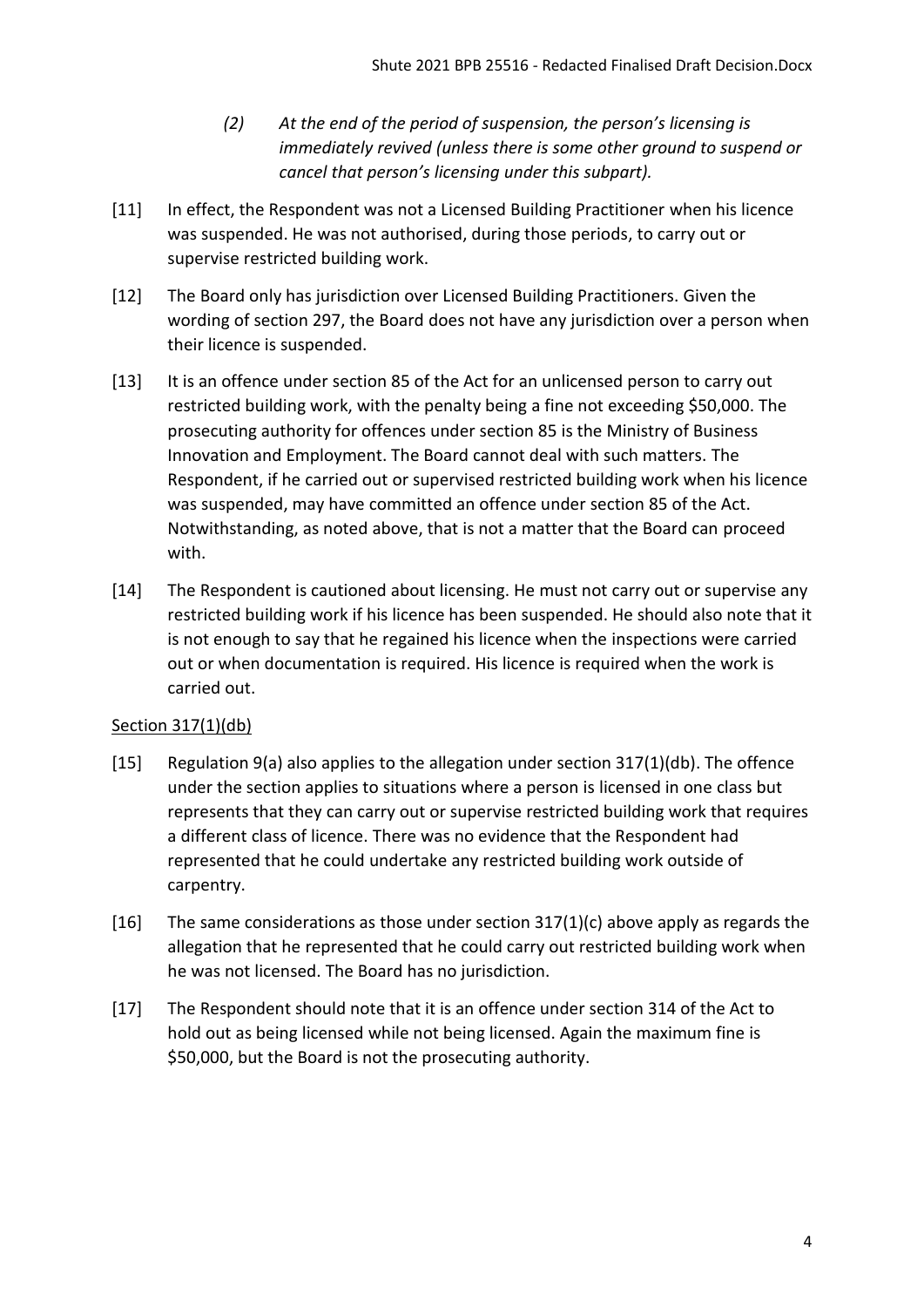### <span id="page-4-0"></span>**Disrepute**

[18] With regard to the allegation of disrepute, the Board decided that regulation 9(f)(ii) of the Complaints Regulations applied. It provides:

# *Complaint not warranting further investigation*

*A complaint does not warrant further investigation if—*

- *(f) the investigation of it is—*
	- *(ii) unnecessary; or*
- [19] In considering whether the investigation of a complaint is necessary, the Board is required to consider the directions of the courts as regards the threshold for matters to be dealt with as a disciplinary matter. In *Collie v Nursing Council of New Zealand*<sup>1</sup>, Justice Gendall stated, as regards the threshold for disciplinary matters:

*[21] Negligence or malpractice may or may not be sufficient to constitute professional misconduct and the guide must be standards applicable by competent, ethical and responsible practitioners and there must be behaviour which falls seriously short of that which is to be considered acceptable and not mere inadvertent error, oversight or for that matter carelessness.*

[20] Again, in *Pillai v Messiter (No 2),* 2 the Court of Appeal stated:

*… the statutory test is not met by mere professional incompetence or by deficiencies in the practice of the profession. Something more is required. It includes a deliberate departure from accepted standards or such serious negligence as, although not deliberate, to portray indifference and an abuse.*

[21] With specific regard to allegations of disrepute, when the disciplinary provision was introduced to Parliament, the accompanying Cabinet paper noted:

> *This power would only be exercised in the most serious of cases of poor behaviour, such as repetitive or fraudulent behaviour, rather than for minor matters.*

[22] It is on the basis of the above court directions and the facts as presented in the complaint and response that the Board has decided that, whilst there was some evidence of conduct that may have come within the disciplinary provision, it will not proceed with the allegations of disrepute.

### <span id="page-4-1"></span>Disciplinary Offence to be Investigated

[23] On the basis of the Registrar's Report, the Respondent's conduct that the Board resolved to investigate was that the Respondent had failed, without good reason, in respect of a building consent that relates to restricted building work that he or she is to carry out (other than as an owner-builder) or supervise, or has carried out (other

1

<sup>1</sup> [2001] NZAR 74

<sup>2</sup> (1989) 16 NSWLR 197 (CA) at 200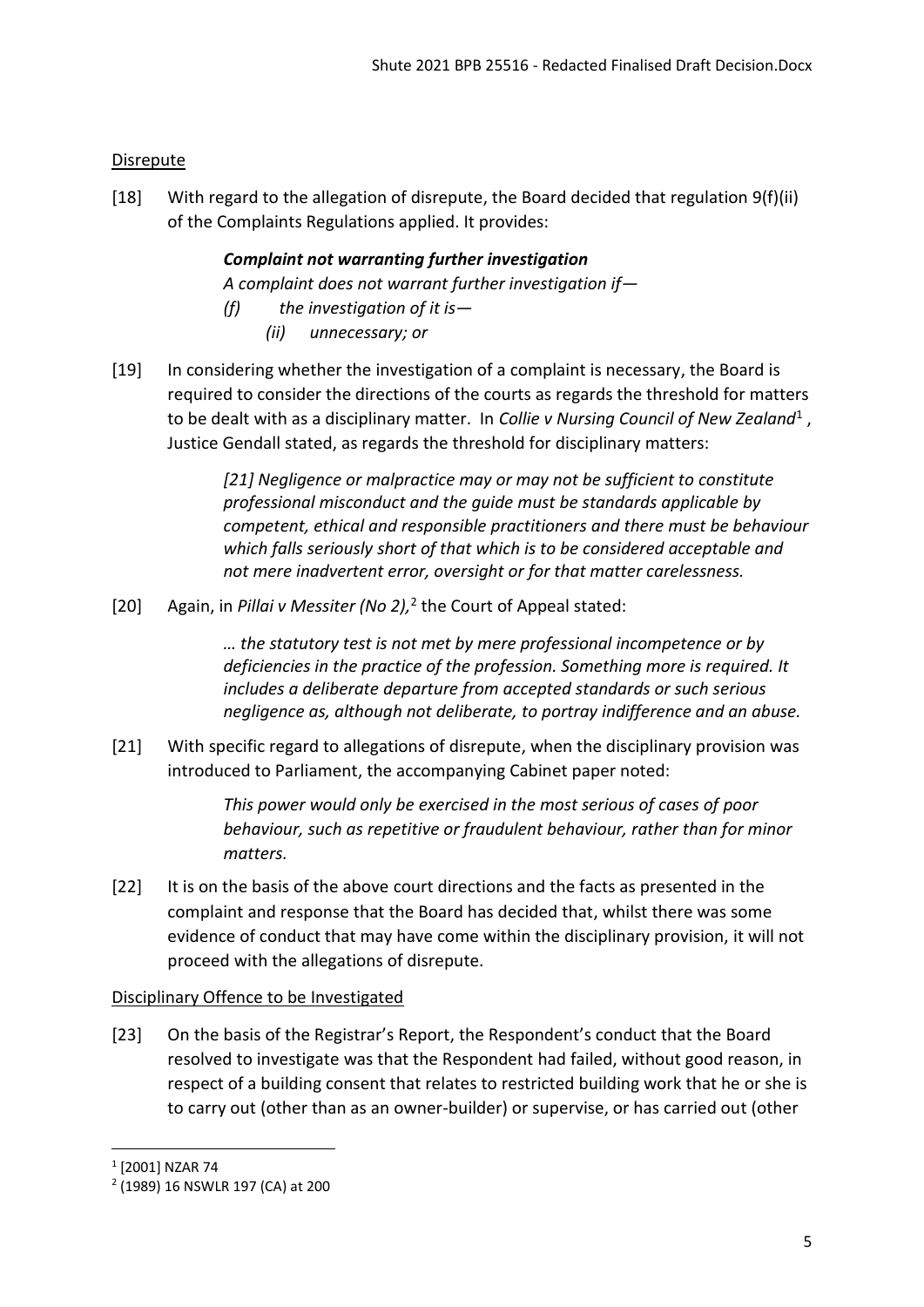than as an owner-builder) or supervised, (as the case may be), to provide the persons specified in section 88(2) with a record of work, on completion of the restricted building work, in accordance with section 88(1) (s 317(1)(da)(ii) of the Act).

[24] Under regulation 10, the Board is required to hold a hearing in respect of that matter.

## <span id="page-5-0"></span>**Draft Decision Process**

- [25] The Board's jurisdiction is that of an inquiry. Complaints are not prosecuted before the Board. Rather, it is for the Board to carry out any further investigation that it considers is necessary prior to it making a decision. In this respect, the Act provides that the Board may regulate its own procedures<sup>3</sup>. It has what is described as a summary jurisdiction in that the Board has a degree of flexibility in how it deals with matters; it retains an inherent jurisdiction beyond that set out in the enabling legislation<sup>4</sup>. As such, it may depart from its normal procedures if it considers doing so would achieve the purposes of the Act, and it is not contrary to the interests of natural justice to do so.
- [26] In this instance, the Board has decided that a formal hearing is not necessary. The Board considers that there is sufficient evidence before it to allow it to make a decision on the papers.
- [27] The Board does, however, note that there may be further evidence in the possession of persons involved in the matter or that the Board may not have interpreted the evidence correctly. To that end, this decision is a draft Board decision. The Complainant and the Respondent will be provided with an opportunity to comment on the Board's draft findings and to present further evidence prior to the Board making a final decision. If the Board directs or the Respondent requests an in-person hearing, then one will be scheduled.

### <span id="page-5-1"></span>**Evidence**

- [28] The Board must be satisfied on the balance of probabilities that the disciplinary offences alleged have been committed*<sup>5</sup>* . Under section 322 of the Act, the Board has relaxed rules of evidence that allow it to receive evidence that may not be admissible in a court of law.
- [29] The Respondent was engaged to carry out building work on an alteration to an existing residential dwelling. The building work was carried out under a building consent. The building work included restricted building work for which a record of work must be provided on completion. The Respondent's building work started on or about 20 August 2018 and came to an end in or about June 2019 when the contract was brought to an end. A record of work has not been provided.

1

<sup>3</sup> Clause 27 of Schedule 3

<sup>4</sup> *Castles v Standards Committee No.* [2013] NZHC 2289, *Orlov v National Standards Committee 1* [2013] NZHC 1955

<sup>5</sup> *Z v Dental Complaints Assessment Committee* [2009] 1 NZLR 1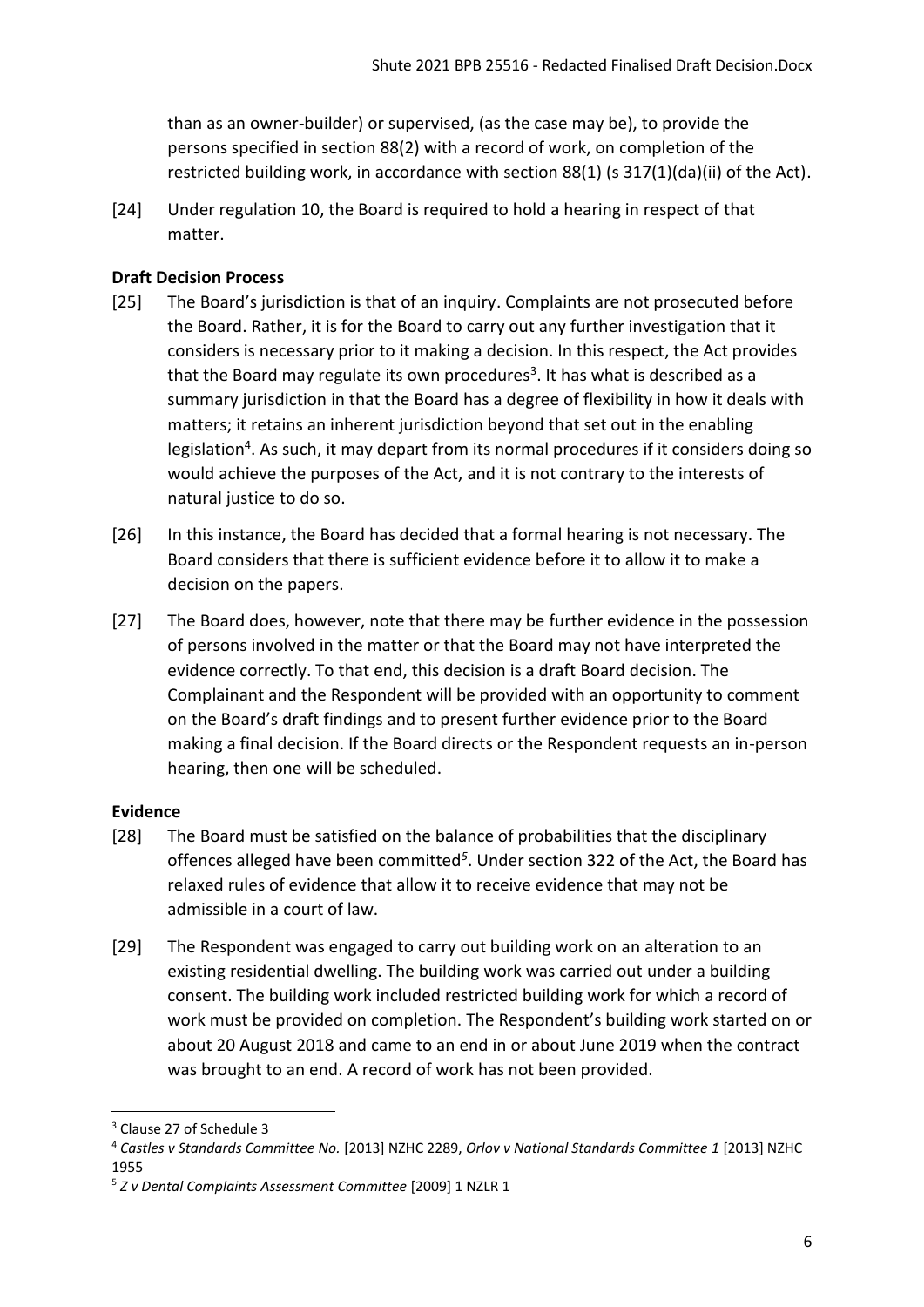- [30] The Respondent was not licensed for the whole of the build. The periods when he was suspended are set out in paragraph [8]. He was, however, licensed when inspections were carried out and during periods of the build. He must provide a record of work for the restricted building work that he carried out or supervised when he was licensed.
- [31] The Respondent was provided with the complaint and was asked to provide a response. He stated that he did not carry out any restricted building work when he was not licensed. The response, however, appeared to imply that the only critical date for licensing was that which related to the start of the project and that, as the suspensions were because he had not paid his licence fees, they did not matter.
- [32] As noted above, the Respondent must be licensed at all times when restricted building work is carried out or supervised, and there are significant fines for carrying out restricted building work when not licensed.
- [33] The Respondent also stated:

*With regard to the record of work not being provided I can't do that at this point as the works are yet to be completed.* 

[34] In a phone interview on 23 June 2020, the Respondent noted that he would ask the complainant (the owner) to find another builder.

### <span id="page-6-0"></span>**Draft Conclusion and Reasoning**

1

- [35] The Board has decided that the Respondent **has** failed, without good reason, in respect of a building consent that relates to restricted building work that he or she is to carry out (other than as an owner-builder) or supervise, or has carried out (other than as an owner-builder) or supervised, (as the case may be), to provide the persons specified in section 88(2) with a record of work, on completion of the restricted building work, in accordance with section 88(1) (s 317(1)(da)(ii) of the Act) and **should** be disciplined
- [36] There is a statutory requirement under section 88(1) of the Building Act 2004 for a licensed building practitioner to provide a record of work to the owner and the territorial authority on completion of restricted building work<sup>6</sup>.
- [37] Failing to provide a record of work is a ground for discipline under section 317(1)(da)(ii) of the Act. In order to find that ground for discipline proven, the Board need only consider whether the Respondent had "good reason" for not providing a record of work on "completion" of the restricted building work.
- [38] The Board discussed issues with regard to records of work in its decision C2-01170<sup>7</sup> and gave guidelines to the profession as to who must provide a record of work, what a record of work is for, when it is to be provided, the level of detail that must be

<sup>6</sup> Restricted Building Work is defined by the Building (Definition of Restricted Building Work) Order 2011

<sup>&</sup>lt;sup>7</sup> Licensed Building Practitioners Board Case Decision C2-01170 15 December 2015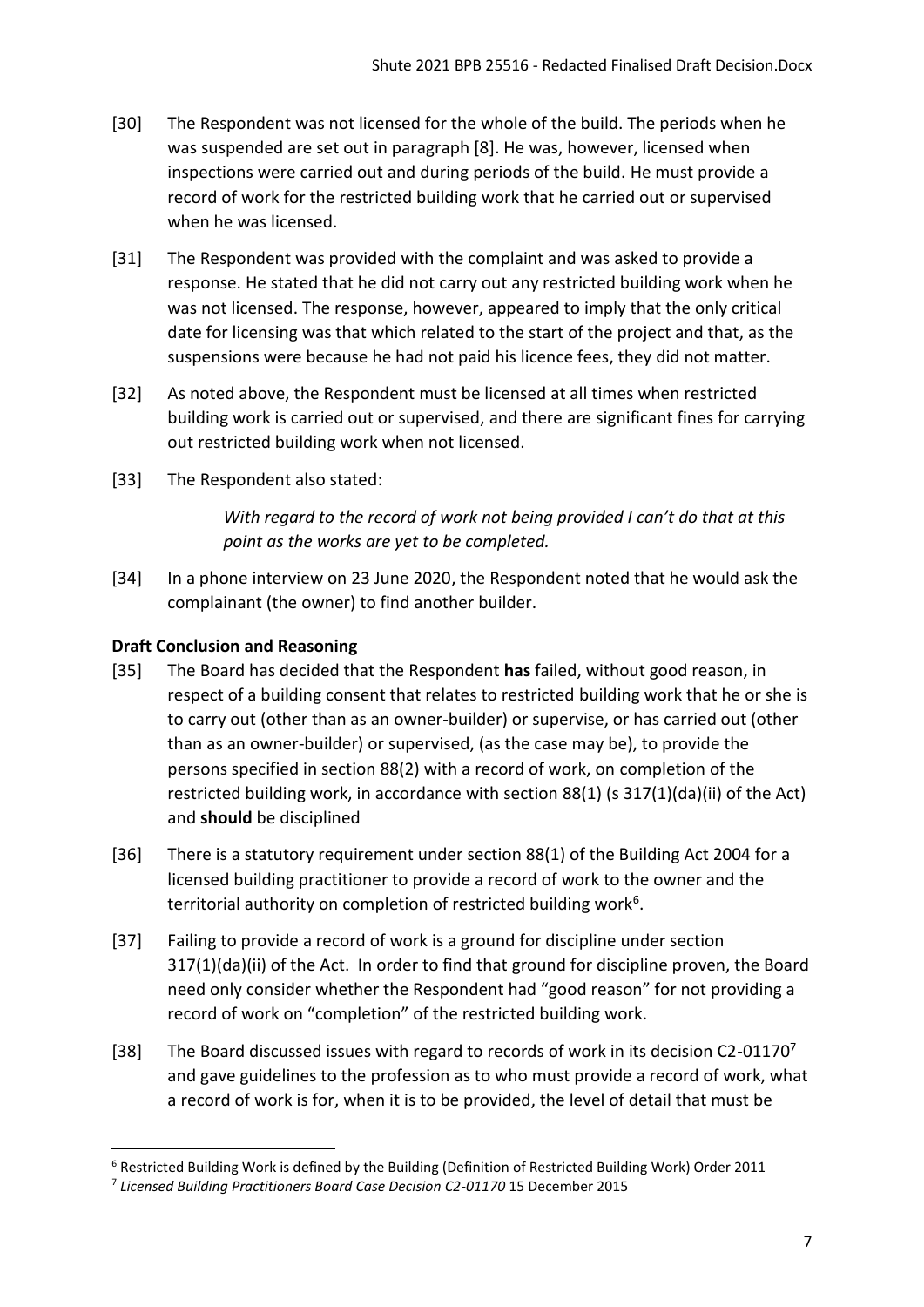provided, who a record of work must be provided to and what might constitute a good reason for not providing a record of work.

- [39] The starting point with a record of work is that it is a mandatory statutory requirement whenever restricted building work under a building consent is carried out or supervised by a licensed building practitioner (other than as an ownerbuilder). Each and every licensed building practitioner who carries out restricted building work must provide a record of work.
- [40] The statutory provisions do not stipulate a timeframe for the licenced person to provide a record of work. The provisions in section 88(1) simply states "on completion of the restricted building work …". As was noted by Justice Muir in Ministry of Business Innovation and Employment v Bell<sup>8</sup> "... the only relevant precondition to the obligations of a licenced building practitioner under s 88 is that he/she has completed their work".
- [41] As to when completion will have occurred is a question of fact in each case. In most situations' issues with the provision of a record of work do not arise. The work progresses, and records of work are provided in a timely fashion.
- [42] In the present matter, the contractual relationship came to an end. The Respondent has not returned to carry out any further restricted building work and could not do so as his license was suspended. Completion, therefore, occurred in June 2019. Moreover, even if the contractual relationship had not ended then, in June 2020, the Respondent stated he would be telling the owner to get another builder. Again this is evidence that he would not be returning and would not be carrying out any further restricted building work.
- [43] The Board does not accept the submission that the work was not complete and that the Respondent could not, as a result, provide a record of work. On the basis of the Respondent's submission, completion would, potentially, never occur. That would mean that a record of work may never be provided, which could defeat the purposes of the legislation, which is to create a permanent record of who did what in the way of restricted building work.
- [44] The Respondent should also note that a record of work can capture not only what has been done but also what has not been done by the licensed building practitioner. By providing adequate detail within the record of work, they can afford themselves a degree of protection against future liability by limiting the record to only that which they have completed.
- [45] On the basis of the above, the Board finds that the record of work was not provided on completion as required, and the disciplinary offence has been committed.
- [46] Section 317(1)(da)(ii) of the Act provides for a defence of the licenced building practitioner having a "good reason" for failing to provide a record of work. If they

**.** 

<sup>8</sup> [2018] NZHC 1662 at para 50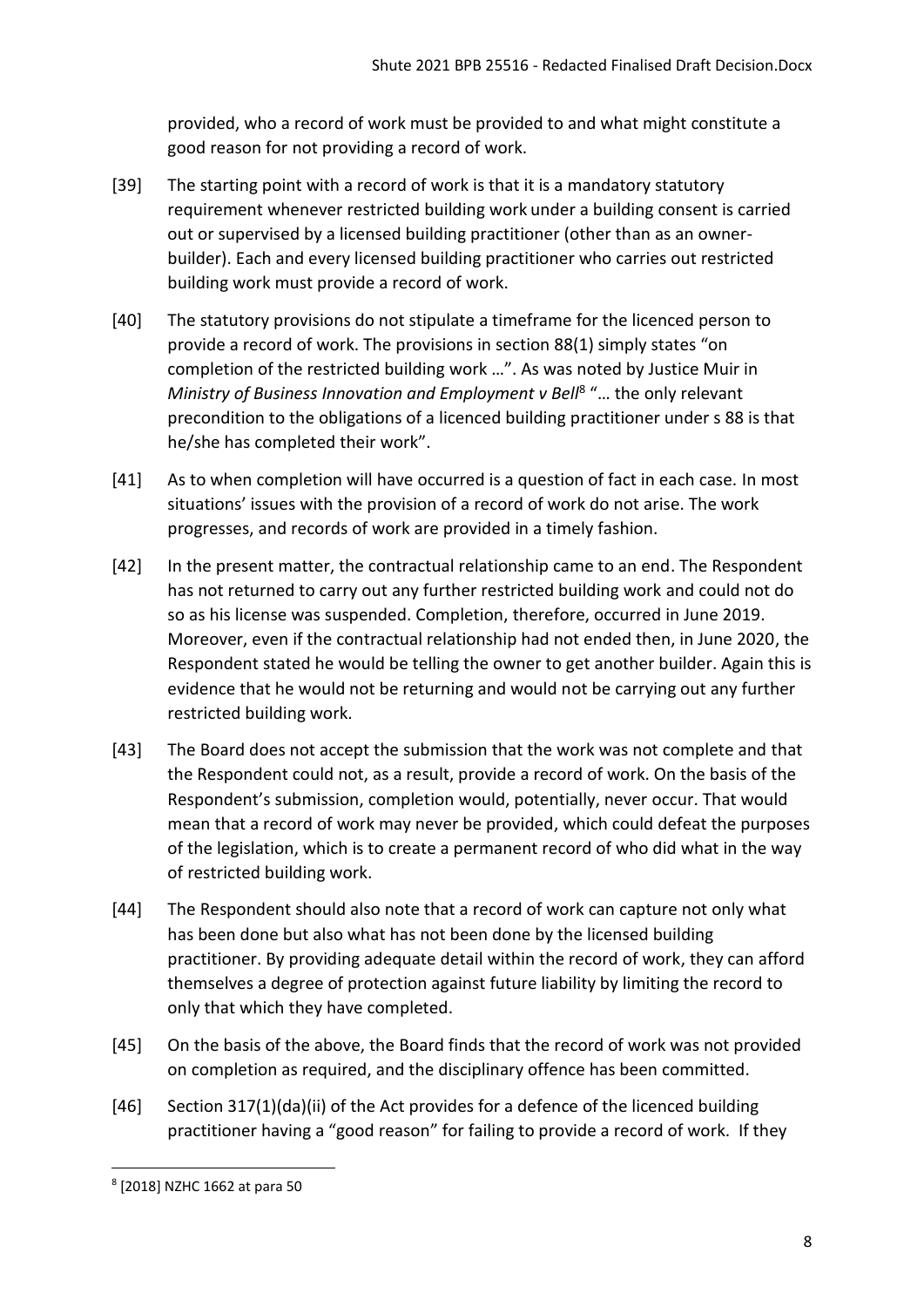can, on the balance of probabilities, prove to the Board that one exists, then it is open to the Board to find that a disciplinary offence has not been committed. Each case will be decided by the Board on its own merits, but the threshold for a good reason is high.

- [47] In this instance, there were ongoing payment and funding issues. Whilst these have not been put forward as a reason, the Respondent should note that the Board has repeatedly stated that a Record of Work is a statutory requirement, not a negotiable term of a contract. The requirement for it is not affected by the terms of a contract nor by contractual disputes. Licensed building practitioners should now be aware of their obligations to provide them, and their provision should be a matter of routine.
- [48] The Respondent should also note that the requirement is on the licensed building practitioner to provide a record of work, not on the owner or territorial authority to demand one. He is required to act of his own accord and not wait for others to remind him of his obligations.

# <span id="page-8-0"></span>**Draft Decision on Penalty, Costs and Publication**

- [49] Having found that one or more of the grounds in section 317 applies, the Board must, under section 318 of the Act<sup>i</sup>, consider the appropriate disciplinary penalty, whether the Respondent should be ordered to pay any costs and whether the decision should be published.
- [50] The matter was dealt with on the papers. Included was information relevant to penalty, costs and publication, and the Board has decided to make indicative orders and give the Respondent an opportunity to provide further evidence or submissions relevant to the indicative orders.

# <span id="page-8-1"></span>Penalty

1

[51] The purpose of professional discipline is to uphold the integrity of the profession; the focus is not punishment but the enforcement of a high standard of propriety and professional conduct. The Board does note, however, that the High Court in *Patel v*  Complaints Assessment Committee<sup>9</sup> commented on the role of "punishment" in giving penalty orders stating that punitive orders are, at times, necessary to provide a deterrent and to uphold professional standards. The Court noted:

> *[28] I therefore propose to proceed on the basis that, although the protection of the public is a very important consideration, nevertheless the issues of punishment and deterrence must also be taken into account in selecting the appropriate penalty to be imposed.*

[52] The Board also notes that in *Lochhead v Ministry of Business Innovation and Employment,* <sup>10</sup> the Court noted that whilst the statutory principles of sentencing set out in the Sentencing Act 2002 do not apply to the Building Act, they have the advantage of simplicity and transparency. The Court recommended adopting a

<sup>9</sup> HC Auckland CIV-2007-404-1818, 13 August 2007 at p 27

<sup>10</sup> 3 November 2016, CIV-2016-070-000492, [2016] NZDC 21288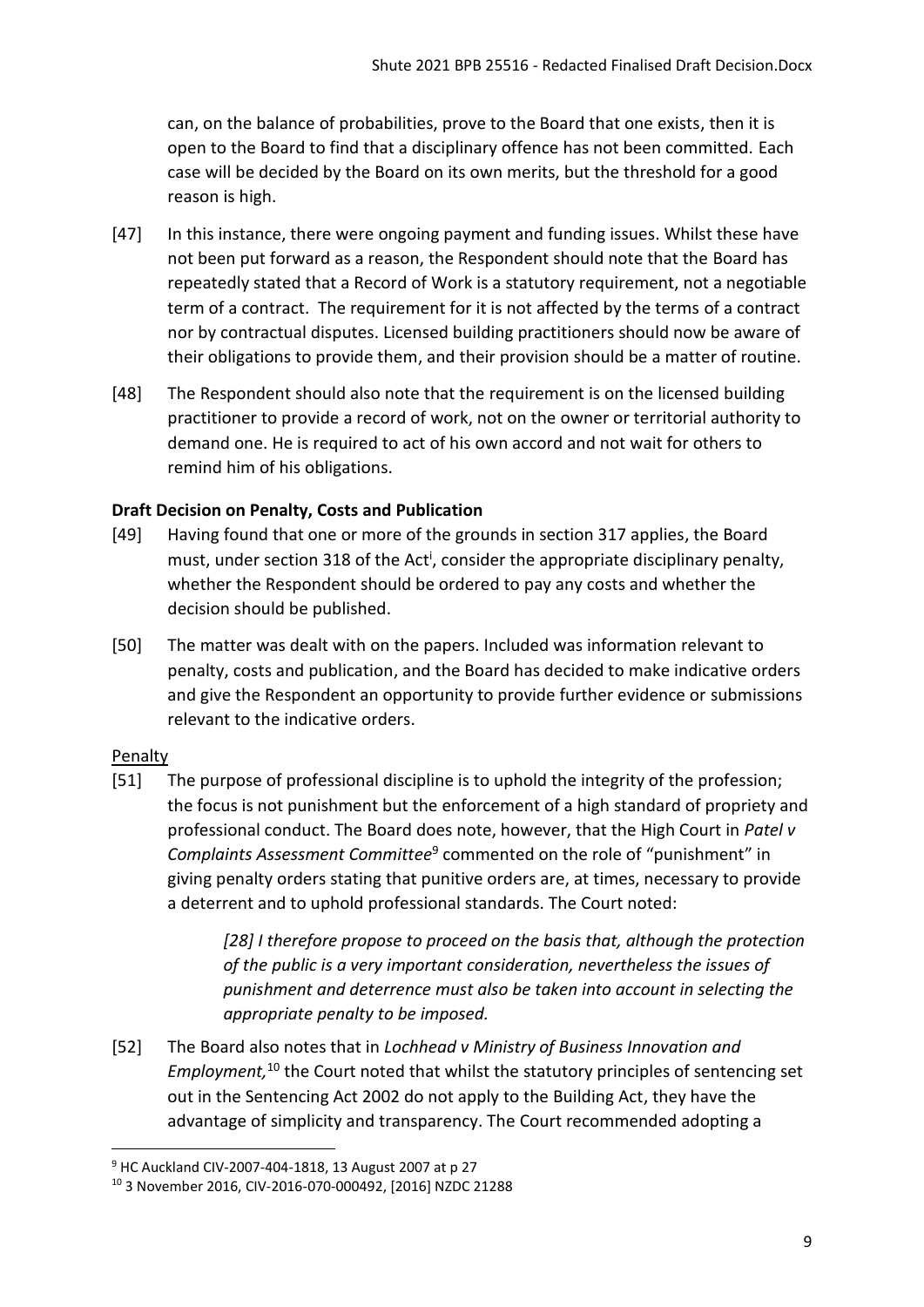starting point for a penalty based on the seriousness of the disciplinary offending prior to considering any aggravating and/or mitigating factors.

[53] Record of work matters are at the lower end of the disciplinary scale. The Board's normal starting point for a failure to provide a record of work is a fine of \$1,500, an amount which it considers will deter others from such behaviour. There are no aggravating nor mitigating factors present. As such, the Board sees no reason to depart from the starting point. The fine is set at \$1,500.

<span id="page-9-0"></span>Costs

- [54] Under section 318(4) the Board may require the Respondent "to pay the costs and expenses of, and incidental to, the inquiry by the Board."
- [55] The Respondent should note that the High Court has held that 50% of total reasonable costs should be taken as a starting point in disciplinary proceedings and that the percentage can then be adjusted up or down having regard to the particular circumstances of each case<sup>11</sup>.
- [56] In *Collie v Nursing Council of New Zealand,* <sup>12</sup> where the order for costs in the tribunal was 50% of actual costs and expenses, the High Court noted that:

*But for an order for costs made against a practitioner, the profession is left to carry the financial burden of the disciplinary proceedings, and as a matter of policy that is not appropriate.*

[57] The Board notes the matter was dealt with on the papers. There has, however, been costs incurred investigating the matter, producing the Registrar's Report and in the Board making its decision. The costs have been less than those that would have been incurred had a full hearing been held. As such, the Board will order that costs of \$500 be paid by the Respondent. The Board considers that this is a reasonable sum for the Respondent to pay toward the costs and expenses of, and incidental to, the inquiry by the Board.

### <span id="page-9-1"></span>Publication

[58] As a consequence of its decision, the Respondent's name and the disciplinary outcomes will be recorded in the public register maintained as part of the Licensed Building Practitioners' scheme as is required by the  $Act^{13}$ . The Board is also able, under section 318(5) of the Act, to order publication over and above the public register:

> *In addition to requiring the Registrar to notify in the register an action taken by the Board under this section, the Board may publicly notify the action in any other way it thinks fit.*

**.** 

<sup>11</sup> *Cooray v The Preliminary Proceedings Committee* HC, Wellington, AP23/94, 14 September 1995, *Macdonald v Professional Conduct Committee,* HC, Auckland, CIV 2009-404-1516, 10 July 2009, *Owen v Wynyard* HC, Auckland, CIV-2009-404-005245, 25 February 2010.

<sup>12</sup> [2001] NZAR 74

<sup>&</sup>lt;sup>13</sup> Refer sections 298, 299 and 301 of the Act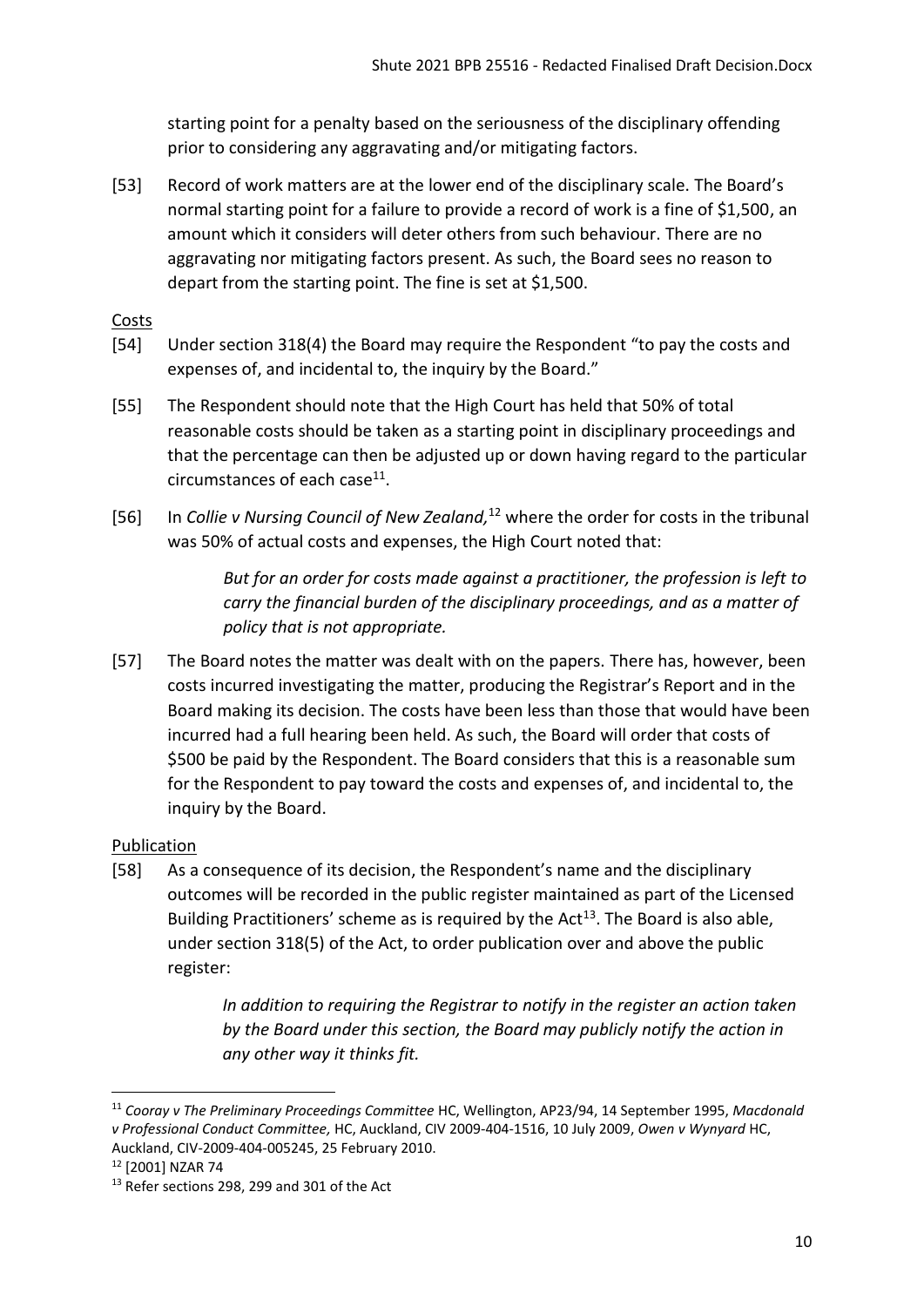- [59] As a general principle, such further public notification may be required where the Board perceives a need for the public and/or the profession to know of the findings of a disciplinary hearing. This is in addition to the Respondent being named in this decision.
- [60] Within New Zealand, there is a principle of open justice and open reporting which is enshrined in the Bill of Rights Act 1990<sup>14</sup>. The Criminal Procedure Act 2011 sets out grounds for suppression within the criminal jurisdiction<sup>15</sup>. Within the disciplinary hearing jurisdiction, the courts have stated that the provisions in the Criminal Procedure Act do not apply but can be instructive<sup>16</sup>. The High Court provided guidance as to the types of factors to be taken into consideration in *N v Professional Conduct Committee of Medical Council 17 .*
- [61] The courts have also stated that an adverse finding in a disciplinary case usually requires that the name of the practitioner be published in the public interest<sup>18</sup>. It is, however, common practice in disciplinary proceedings to protect the names of other persons involved as naming them does not assist the public interest.
- [62] Based on the above, the Board will not order further publication.

### <span id="page-10-0"></span>**Draft Section 318 Order**

[63] For the reasons set out above, the Board directs that:

| Penalty:            | Pursuant to section 318(1)(f) of the Building Act 2004, the<br>Respondent is ordered to pay a fine of \$1,500.                                                                                          |
|---------------------|---------------------------------------------------------------------------------------------------------------------------------------------------------------------------------------------------------|
| Costs:              | Pursuant to section 318(4) of the Act, the Respondent is ordered to<br>pay costs of \$500 (GST included) towards the costs of, and<br>incidental to, the inquiry of the Board.                          |
| <b>Publication:</b> | The Registrar shall record the Board's action in the Register of<br>Licensed Building Practitioners in accordance with section 301(I)(iii)<br>of the Act.                                               |
|                     | In terms of section 318(5) of the Act, there will not be action taken<br>to publicly notify the Board's action, except for the note in the<br>Register and the Respondent being named in this decision. |

[64] The Respondent should note that the Board may, under section 319 of the Act, suspend or cancel a licensed building practitioner's licence if fines or costs imposed as a result of disciplinary action are not paid.

 $17$  ibid

<span id="page-10-1"></span> $\overline{a}$ 

<sup>&</sup>lt;sup>14</sup> Section 14 of the Act

<sup>&</sup>lt;sup>15</sup> Refer sections 200 and 202 of the Criminal Procedure Act

<sup>16</sup> *N v Professional Conduct Committee of Medical Council* [2014] NZAR 350

<sup>&</sup>lt;sup>18</sup> Kewene v Professional Conduct Committee of the Dental Council [2013] NZAR 1055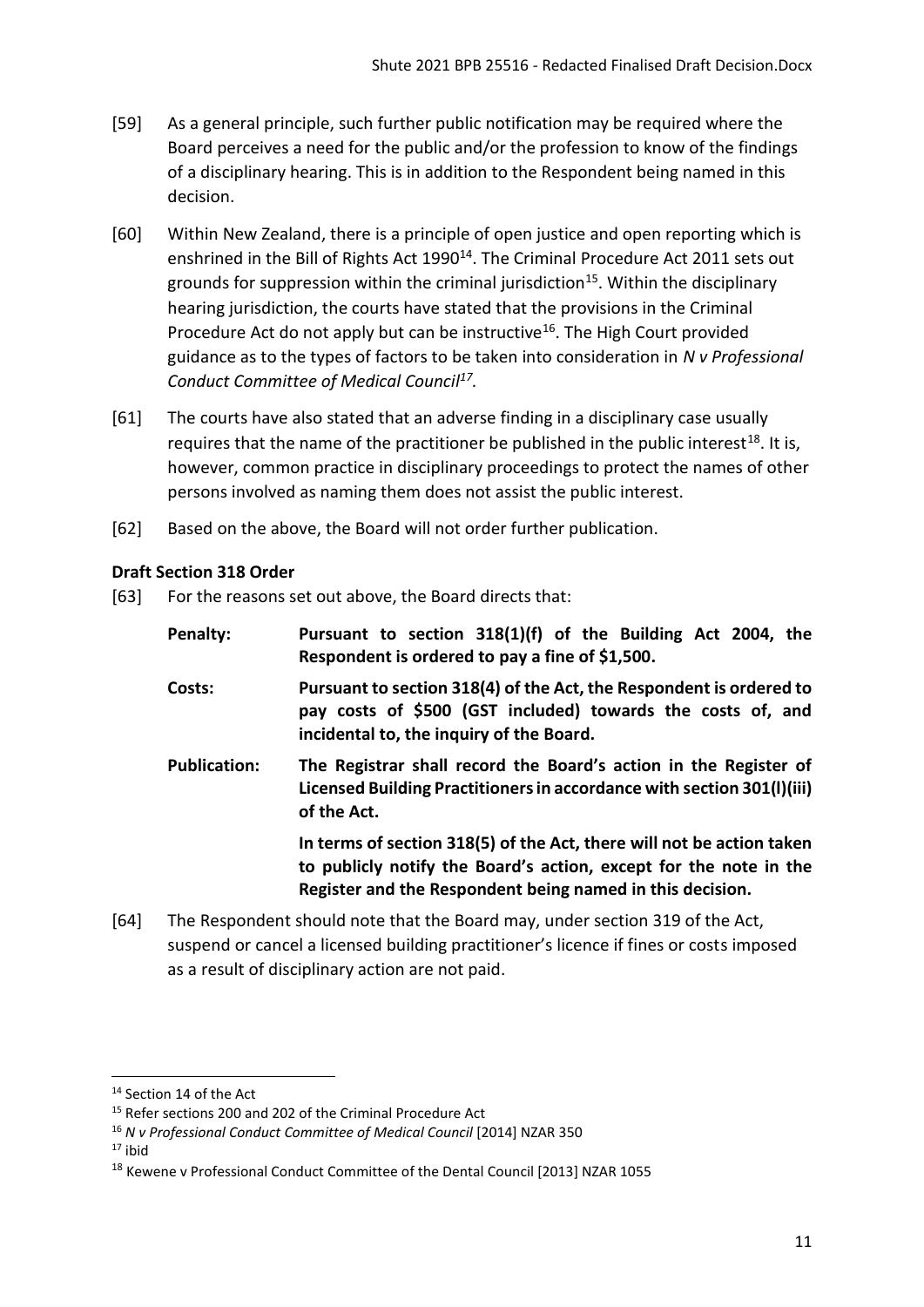### **Submissions on Draft Decision**

- [65] The Board invites the Respondent and the Complainant to:
	- (a) provide further evidence for the Board to consider; and/or
	- (b) make written submissions on the Board's findings. Submissions may be on the substantive findings and/or on the findings on penalty, costs and publication.
- [66] Submissions and/or further evidence must be filed with the Board by no later than the close of business on 26 July 2021.
- [67] If submissions are received, then the Board will meet and consider those submissions.
- [68] The Board may, on receipt of any of the material received, give notice that an inperson hearing is required prior to it making a final decision. Alternatively, the Board may proceed to make a final decision which will be issued in writing.
- [69] If no submissions or further evidence is received within the time frame specified, then this decision will become final.

### <span id="page-11-0"></span>**Request for In-Person Hearing**

- [70] If the Respondent, having received and considered the Board's Draft Decision, considers that an in-person hearing is required, then one will be scheduled, and a notice of hearing will be issued.
- [71] A request for an in-person hearing must be made in writing to the Board Officer no later than the close of business on 26 July 2021
- [72] If a hearing is requested, this Draft Decision, including the Board's indicative position on penalty, costs and publication, will be set aside.

### <span id="page-11-1"></span>**Right of Appeal**

[73] The right to appeal Board decisions is provided for in section 330(2) of the Act<sup>ii</sup>.

Signed and dated this 2<sup>nd</sup>day of July 2021

**Mr M Orange**  Presiding Member

<span id="page-11-2"></span>**This decision and the order herein were made final on 27 July 2021 on the basis that no further submissions were received** 

Signed and dated this 27<sup>th</sup> day of July 2021

**Mr** *MOrange* Presiding Member